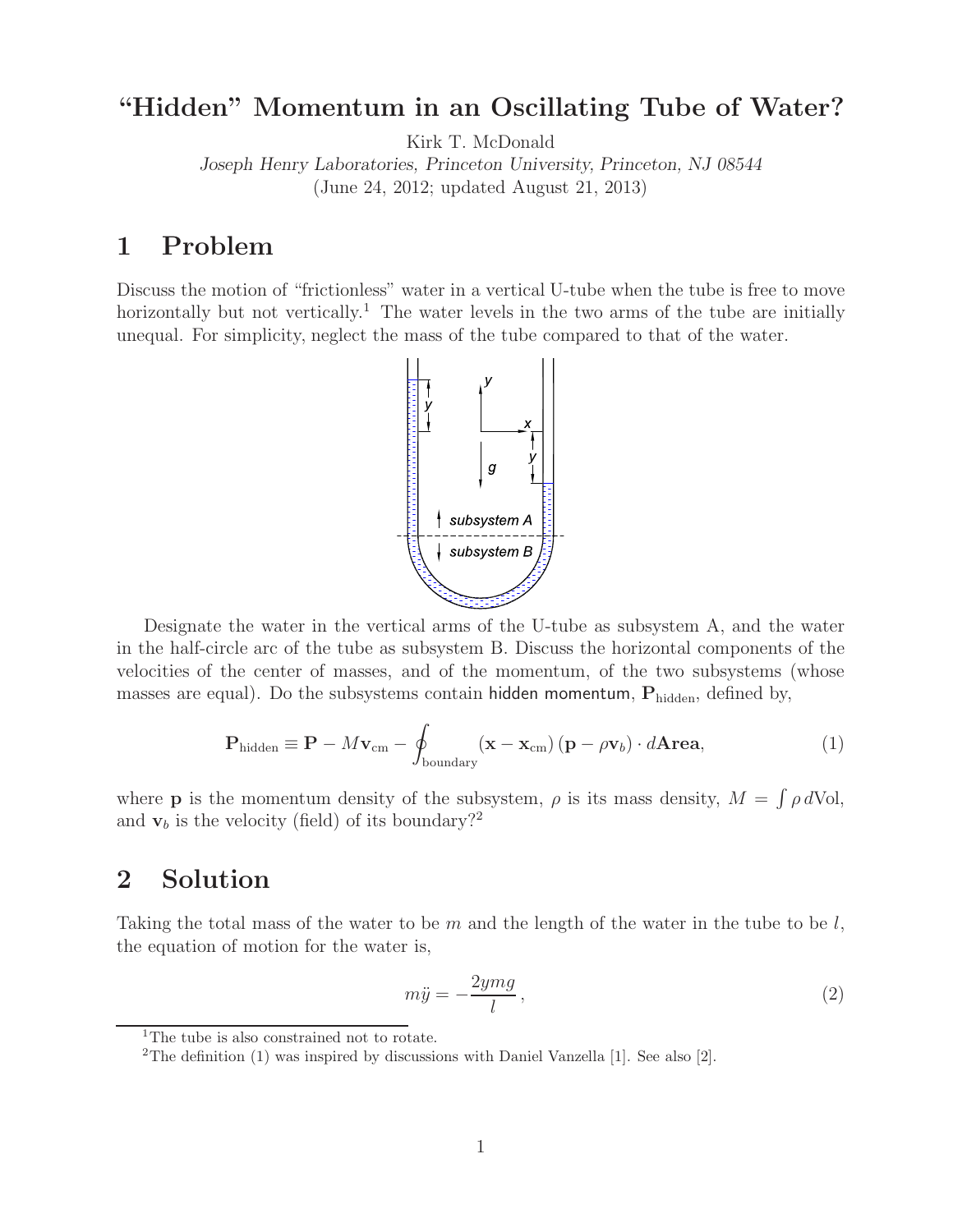when the level of the water in, say, the left arm of the U-tube is height  $y$  above the equilibrium value  $y = 0$ . Thus, the water level oscillates vertically according to,

$$
y(t) = y_0 \cos \omega t
$$
, where  $\omega = \sqrt{\frac{2g}{l}}$ . (3)

If the system is free to move horizontally, then its center of mass must have constant horizontal velocity, which we take to be zero. The masses of water in the left and right arms of the U-tube oscillate, and hence the system must oscillate horizontally to keep the center of mass at rest.

Assuming that the masses of subsystems A and B are equal (and each equal to  $m/2$ ), the separation between the centers of the two arms of the U-tube is  $d = l/\pi$ . The center of mass of the system, relative to the center of the U-tube, is,

$$
x_{\text{cm}}^{\star}(t) = \frac{[2y(t)/l] \, m \, [-d/2]}{m} = -\frac{y(t)}{\pi}, \qquad v_{\text{cm},x}^{\star}(t) = -\frac{\dot{y}(t)}{\pi} = \frac{\omega y_0}{\pi} \sin \omega t. \tag{4}
$$

In the lab frame, the center of mass of the system is always at  $x = 0$ , which implies that the center,  $x_0$ , of the U-tube in the lab frame oscillates according to,

$$
x_0(t) = \frac{y(t)}{\pi} = \frac{y_0}{\pi} \cos \omega t.
$$
 (5)

In the frame of the U-tube, subsystem A has zero horizontal momentum,  $P_{A,x}^* = 0$ , but it center of mass oscillates according to,

$$
x_{\text{cm},\text{A}}^{\star}(t) = \frac{\left[2y(t)/l\right]m\left[-d/2\right]}{m/2} = -\frac{2y(t)}{\pi} = -\frac{2y_0}{\pi}\cos\omega t,\tag{6}
$$

so the velocity of the center of mass of subsystem A is,

$$
v_{\text{cm},\text{A},x}^{\star}(t) = \frac{2\omega y_0}{\pi} \sin \omega t. \tag{7}
$$

This is a peculiar situation in that the subsystem has no x-momentum, but its center of mass velocity has an x-component. Perhaps this subsystem has hidden momentum, as defined by eq. (1).

In the present example, the momentum density has magnitude  $p_x^* = mv/AL = m\omega y_0 \sin(\omega t)/AL$ , where A is the cross-sectional area of the tube of water. Then, for subsystem A in the frame of the U-tube, the integral over the bounding surface (which is at rest) has x-component,

$$
\oint_{\text{boundary},A} (\mathbf{x}^* - \mathbf{x}_{\text{cm}}^*) \mathbf{p}^* \cdot d\mathbf{Area}^* = \frac{mvd}{L} = -\frac{m\omega y_0 \sin \omega t}{\pi},\tag{8}
$$

and so, according to definition eq. (1),

$$
P_{\mathbf{A}, \text{hidden}, x}^{\star} = P_{\mathbf{A}, x}^{\star} - \frac{m}{2} v_{\text{cm}, \mathbf{A}, x}^{\star} + \frac{m \omega y_0 \sin \omega t}{\pi} = 0. \tag{9}
$$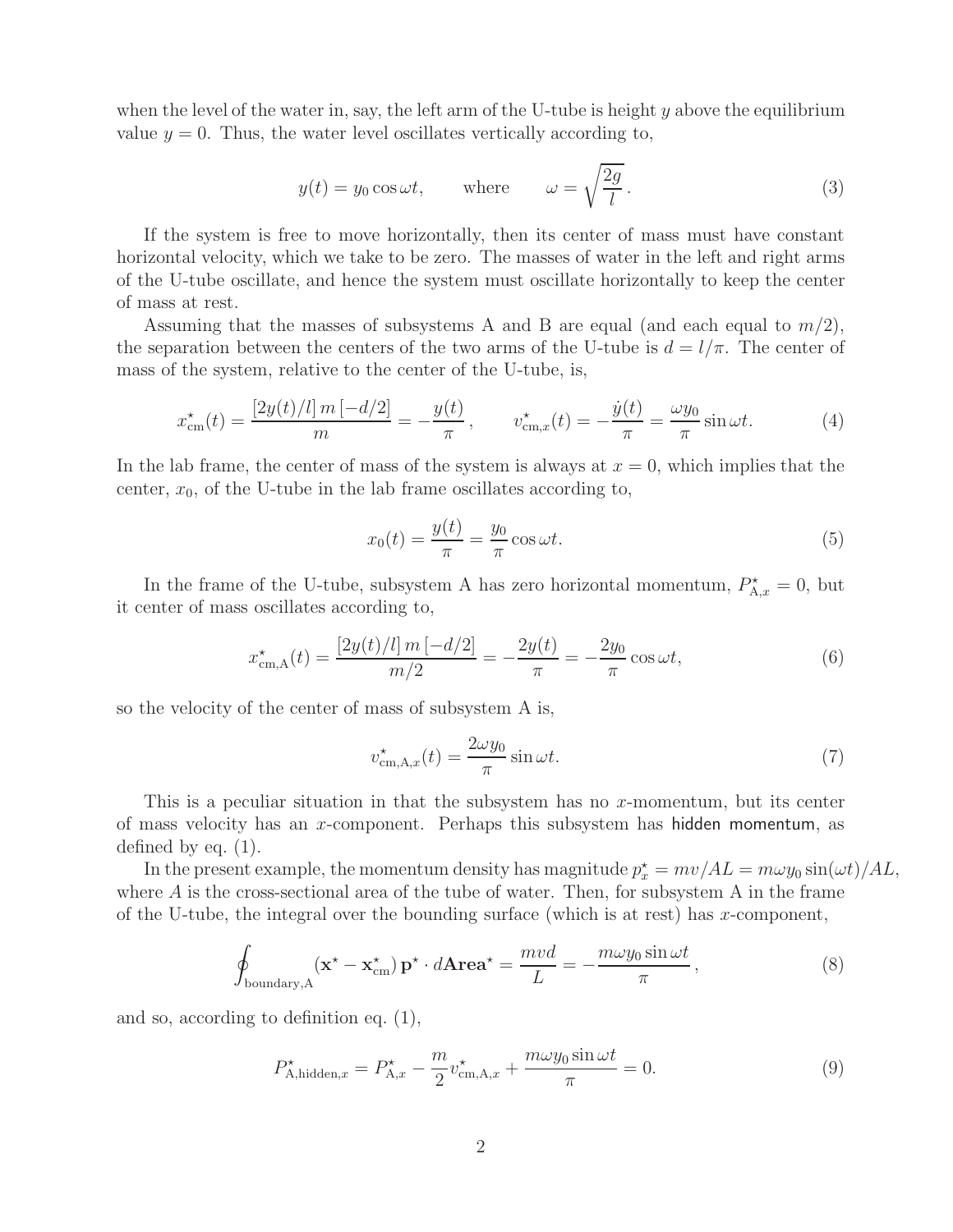Meanwhile, subsystem B is at rest relative to the U-tube, so that  $\mathbf{v}_{\text{cm},B}^{\star} = 0$ . However, the flow of water in the half circle of the U-tube is associated with horizontal momentum,

$$
P_{\mathcal{B},x}^{\star} = \int_0^\pi \frac{m/2 \, d\phi}{\pi} (-\dot{y}\sin\phi) = -m\frac{\omega y_0}{\pi} \sin\omega t. \tag{10}
$$

This is also a peculiar situation in that the subsystem possesses momentum but its center of mass is not moving. However, according to the definition (1), subsystem B has hidden momentum (in the frame of the U-tube),

$$
P_{\text{B,hidden},x}^{\star} = P_{\text{B},x}^{\star} - \oint_{\text{boundary},\text{B}} (\mathbf{x}^{\star} - \mathbf{x}_{\text{cm}}^{\star}) \mathbf{p}^{\star} \cdot d\mathbf{Area}^{\star} = 0, \tag{11}
$$

as the boundary integral for subsystem B is the negative of that for subsystem A.

The total hidden momentum of the system in the frame of the U-tube is,

$$
P_{\text{hidden},x}^{\star} = P_{\text{A},\text{hidden},x}^{\star} + P_{\text{B},\text{hidden},x}^{\star} = 0,\tag{12}
$$

and the total horizontal momentum of the system is,

$$
P_x^{\star} = P_{\mathbf{A},x}^{\star} + P_{\mathbf{B},x}^{\star} = m \frac{\omega y_0}{\pi} \sin \omega t = m v_{\mathrm{cm},x}^{\star} + P_{\mathrm{hidden},x}^{\star} = m v_{\mathrm{cm},x}^{\star},\tag{13}
$$

recalling eq. (4).

In sum, this example contains no hidden momentum, as defined by eq. (1).

#### **3 Comments**

The notion of "hidden" momentum was first introduced by Shockley [3] in an electromechanical example, and essentially all subsequent usage of that term has been in electromechanical examples. There, the subsystems have always been taken to be (A) the electromagnetic fields (B) and everything else. When "hidden" momentum in present in such cases it is an effect at order  $1/c^2$ , where c is the speed of light in vacuum, in that electromagnetic field momentum is of this order. This has led to the association of "hidden" momentum with "relativistic" effects.

The present example is an all-mechanical version of an electromechanical example in which the electromagnetic field, rather than flowing water, transfers mass/energy from one side of a system to the other [4]. In the electromechanical example hidden momentum is present, according to definition (1), whereas there is no hidden momentum in the present, all-mechanical variant of that example.<sup>3</sup>

### **Acknowledgment**

The author thanks Daniel Cross, David Griffiths, Vladimir Hnizdo and Daniel Vanzella for e-discussions leading to this note.

<sup>3</sup>Note that if the boundary integral were not present in the definition (1), then both subsystems A and B of the present example would contain "hidden" momentum.